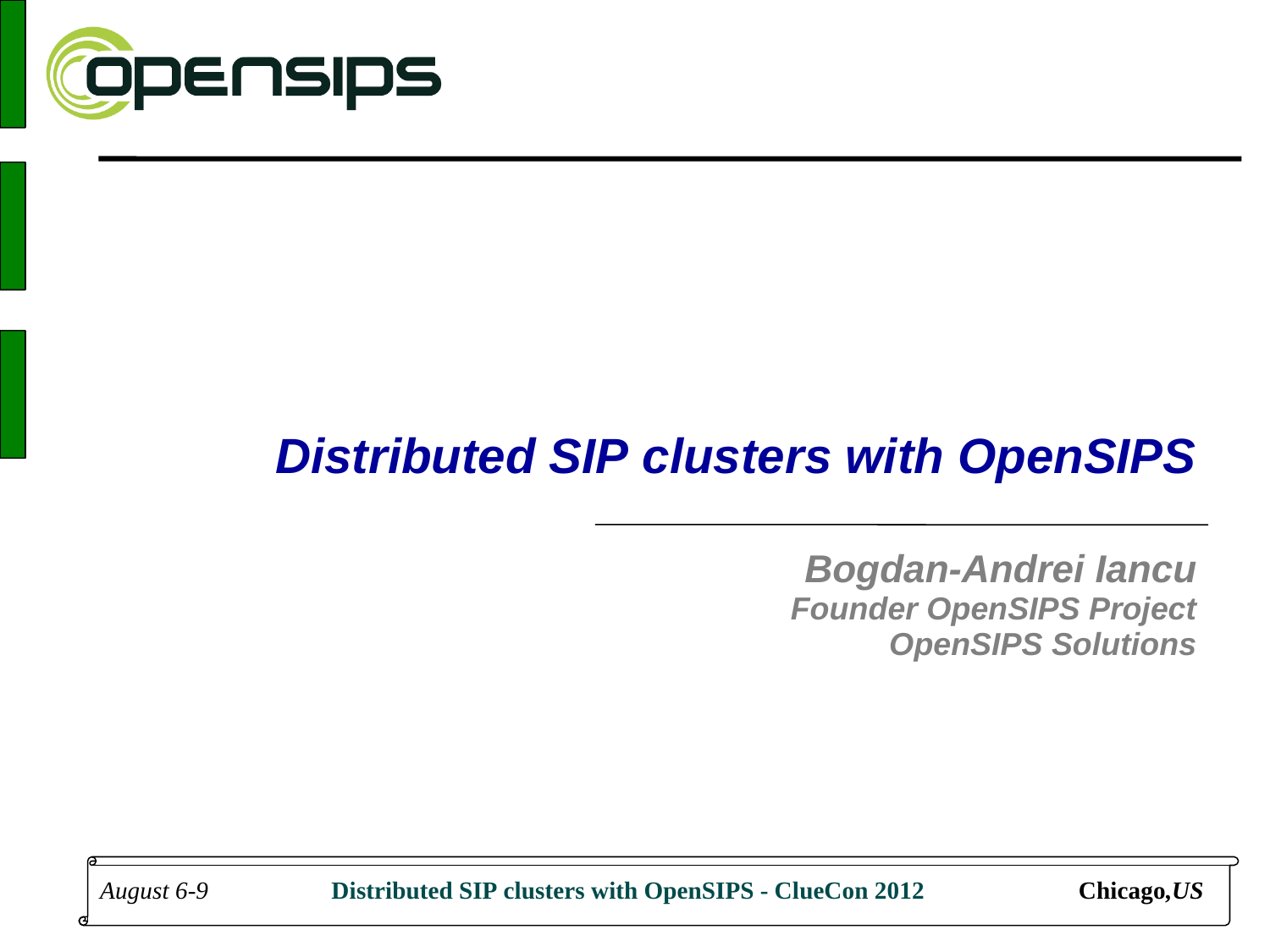

## **Open**

- GPL, Open Source project
- tens of contributers, community of tens of thousands
- used from SMB to enterprises and grade-carriers

#### **SIP**

- SIP RFC 3261 + tens of SIP extensions
- SBC, trunking, billing, ITSP, router, call center
- **S**
- Server (registrar, proxy, LB, B2BUA, SIMPLE, NAT, apps)
- 12000 cps, millions of parallel calls and subscribers
- Programmable and flexible (scripting with  $> 100$  modules)

## **OpenSIPS builds and glues SIP infrastructures.**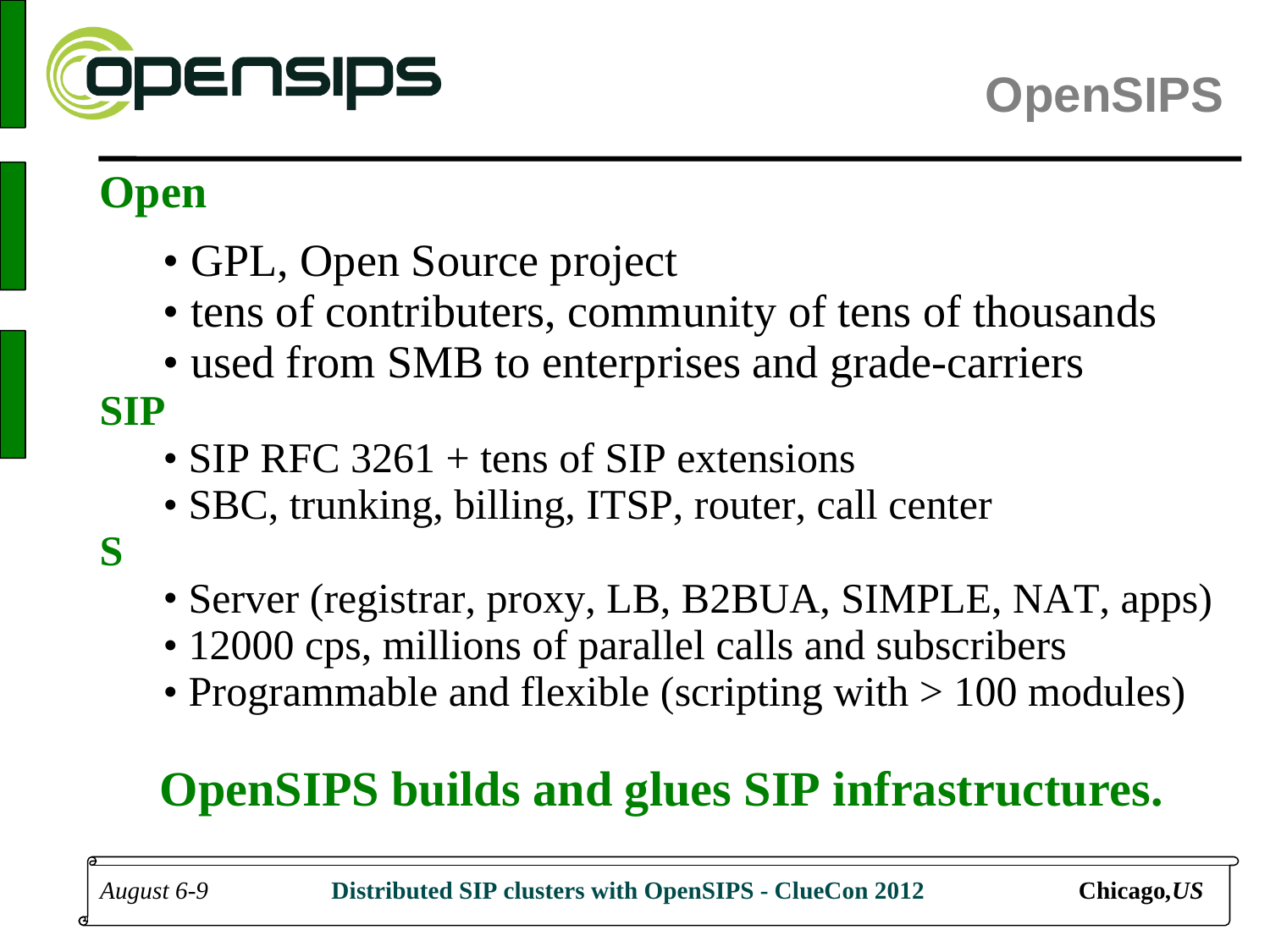

#### **More than just code:**

#### • **OpenSIPS eBootcamp training** http://ebootcamp.opensips.org

## • **OpenSIPS Development training** http://opensips.org/Training/DevelCourse

## • **OpenSIPS Security Alerts service**

http://opensips.org/Resources/AlertsMain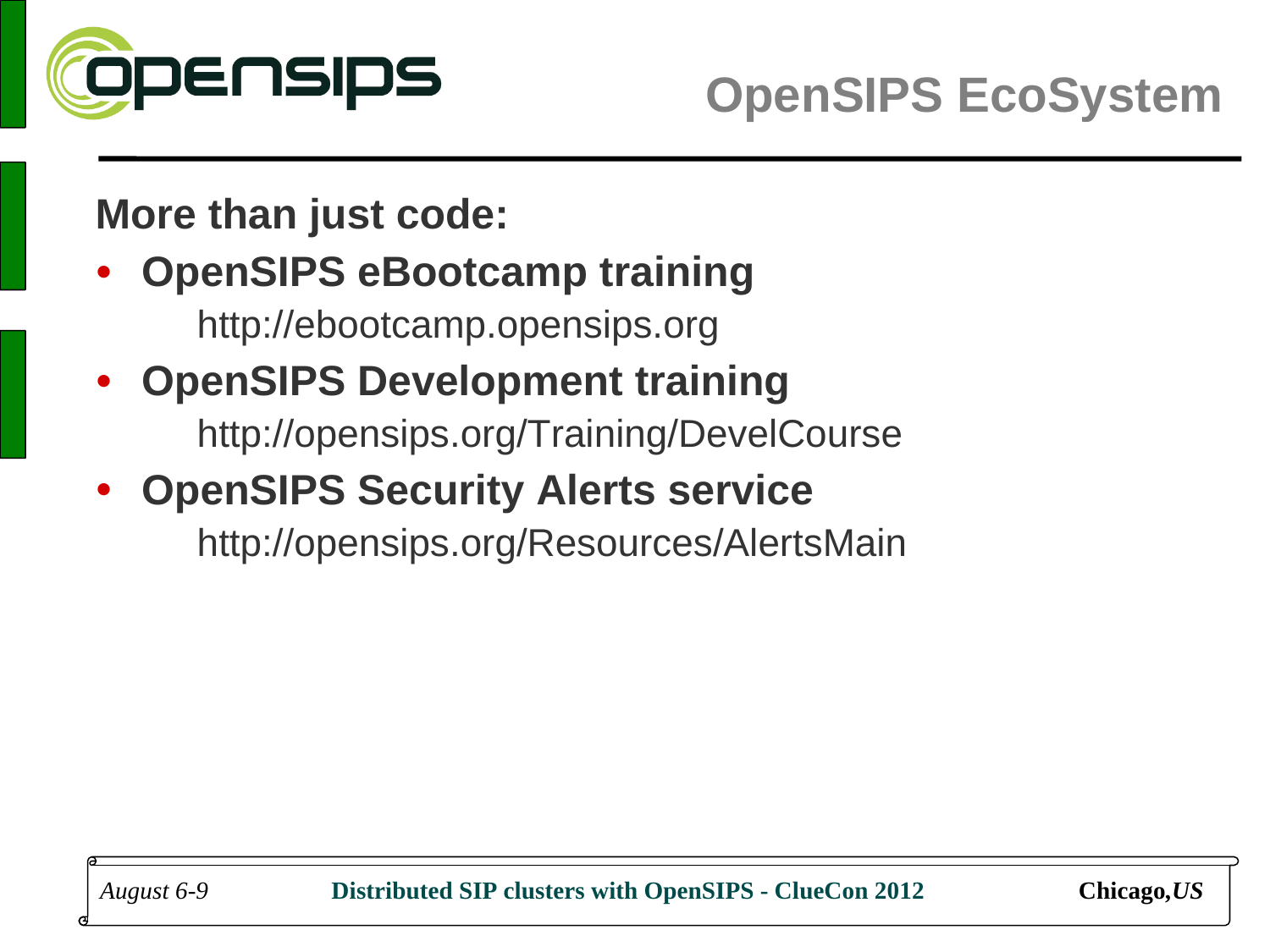

- **cache DB interface cassandra, redis, memcached**
- **DNS caching**
- **Internal data sharing between instances**
- **RabbitMQ, LUA, HTTP integration**
- **enhanced SIP validation, complex SIP capturing**
- **more powerful dialog support**
- **Dynamic Routing enhanced, added carriers**
- **GRUU support**
- **Troubleshooting support**

#### $\rightarrow$  www.opensips.org/Main/Var180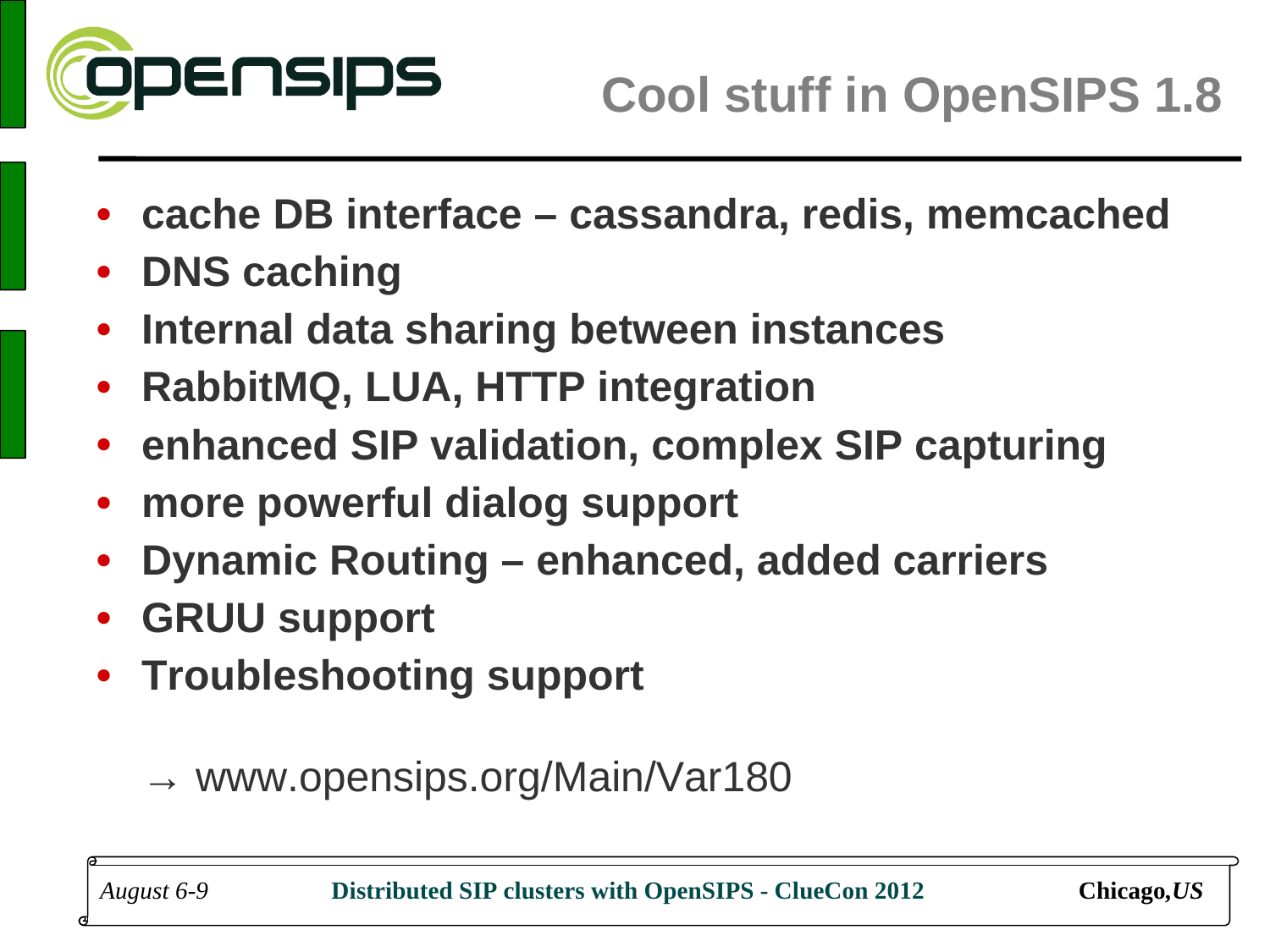

# **Distributing OpenSIPS in a cluster**

*August 6-9* **Distributed SIP clusters with OpenSIPS - ClueCon 2012 Chicago***,US*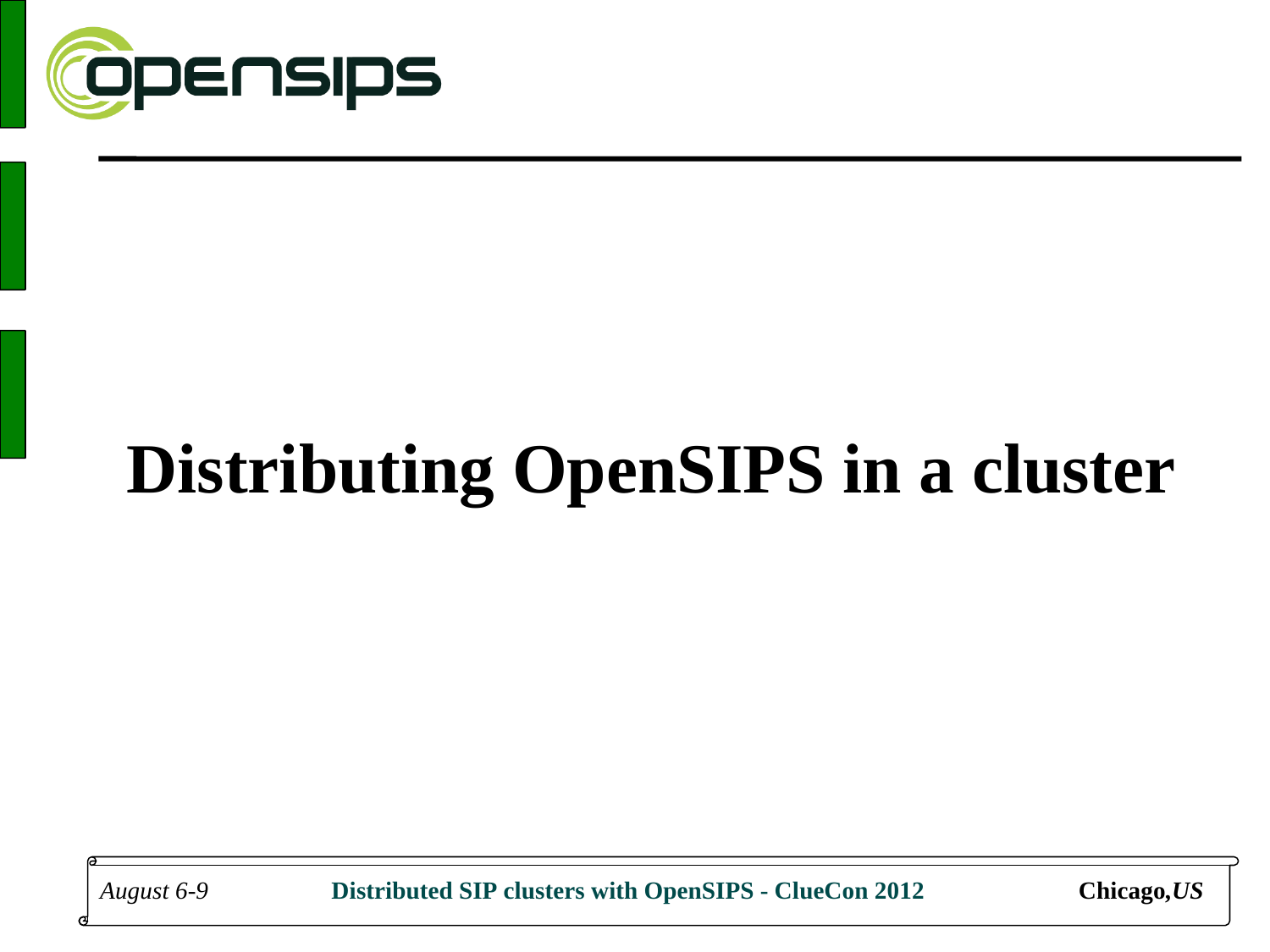

#### **Geographical (coverage, QoS)**

- ➢ **Cover the map**
- ➢ **Best quality everywhere**

## **Load (balancing,scaling)**

- ➢ **Millions of concurrent calls**
- ➢ **Tens of millions of subscribers**

## **Redundancy (HA)**

- ➢ **Having a backup is a good idea**
- ➢ **For the 5 of nines you need more than 100%**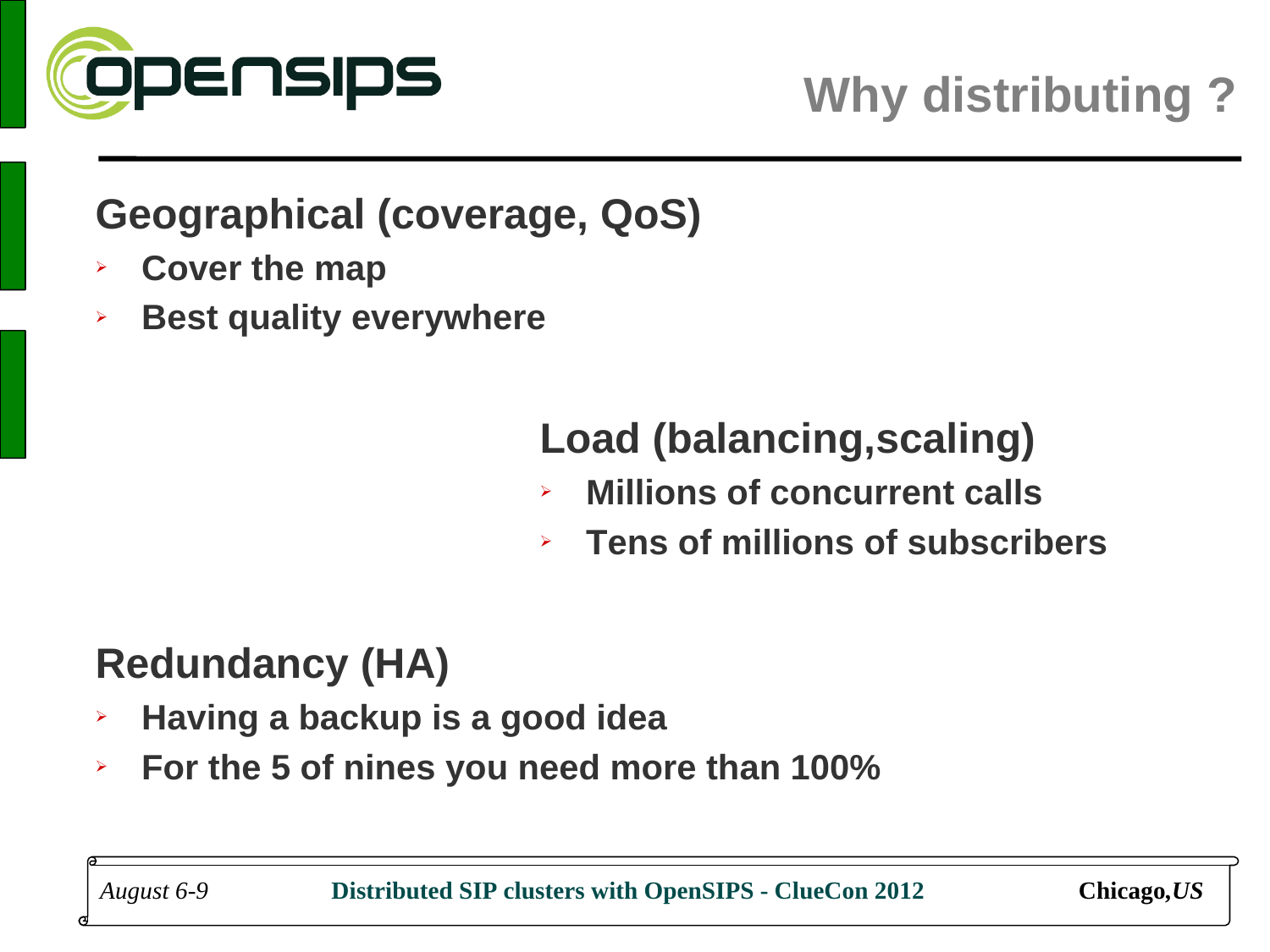



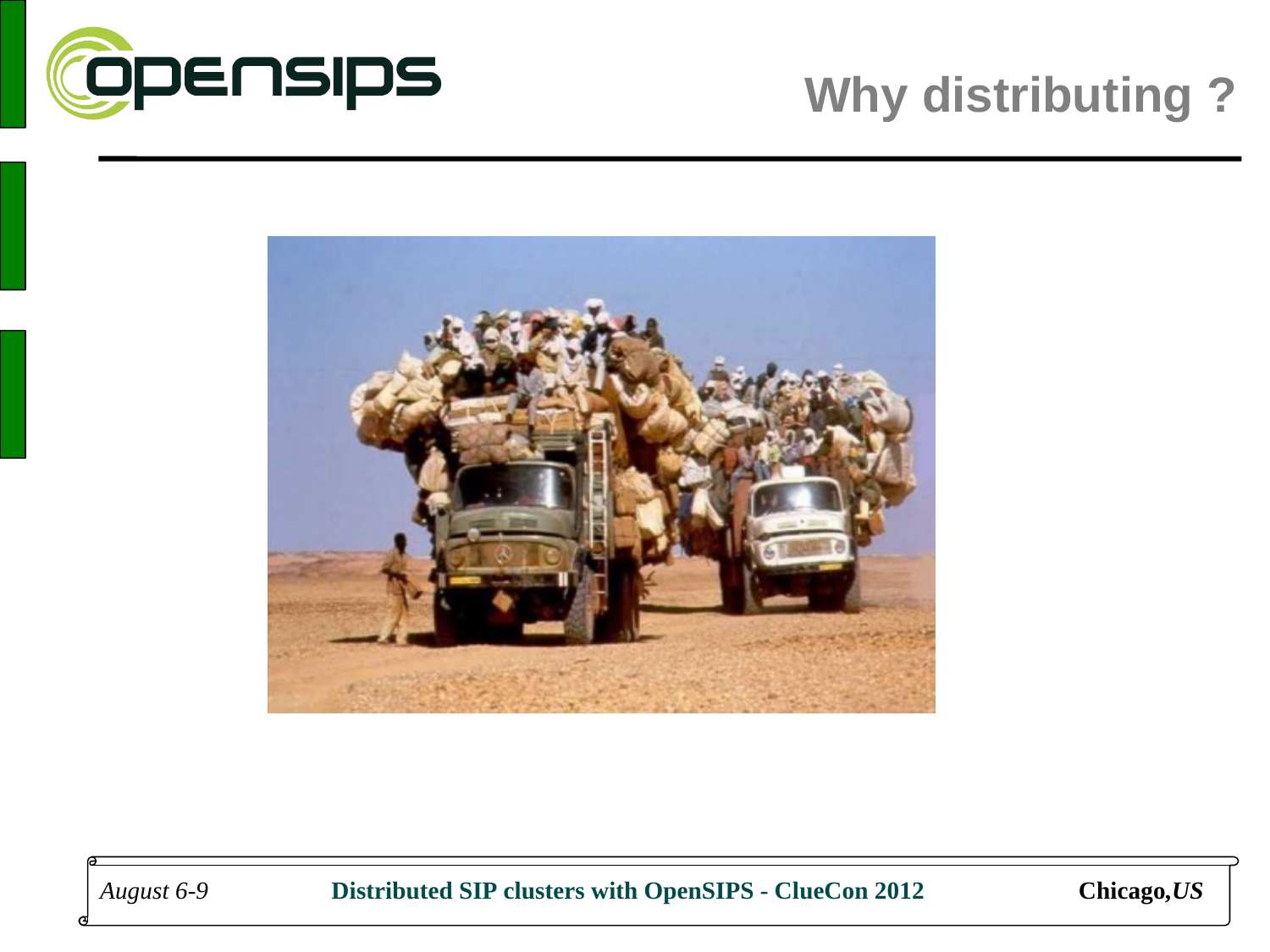



Multiple OpenSIPS instances to act as a whole by **sharing internal data** (calls, registration, counters, statistics) or **runtime external data** (limits, credits, caches)

 $\Rightarrow$  cache DB support (Key-Value databases) to link everything together; modules using the cacheDB interface to communicate and share

*August 6-9* **Distributed SIP clusters with OpenSIPS - ClueCon 2012 Chicago***,US*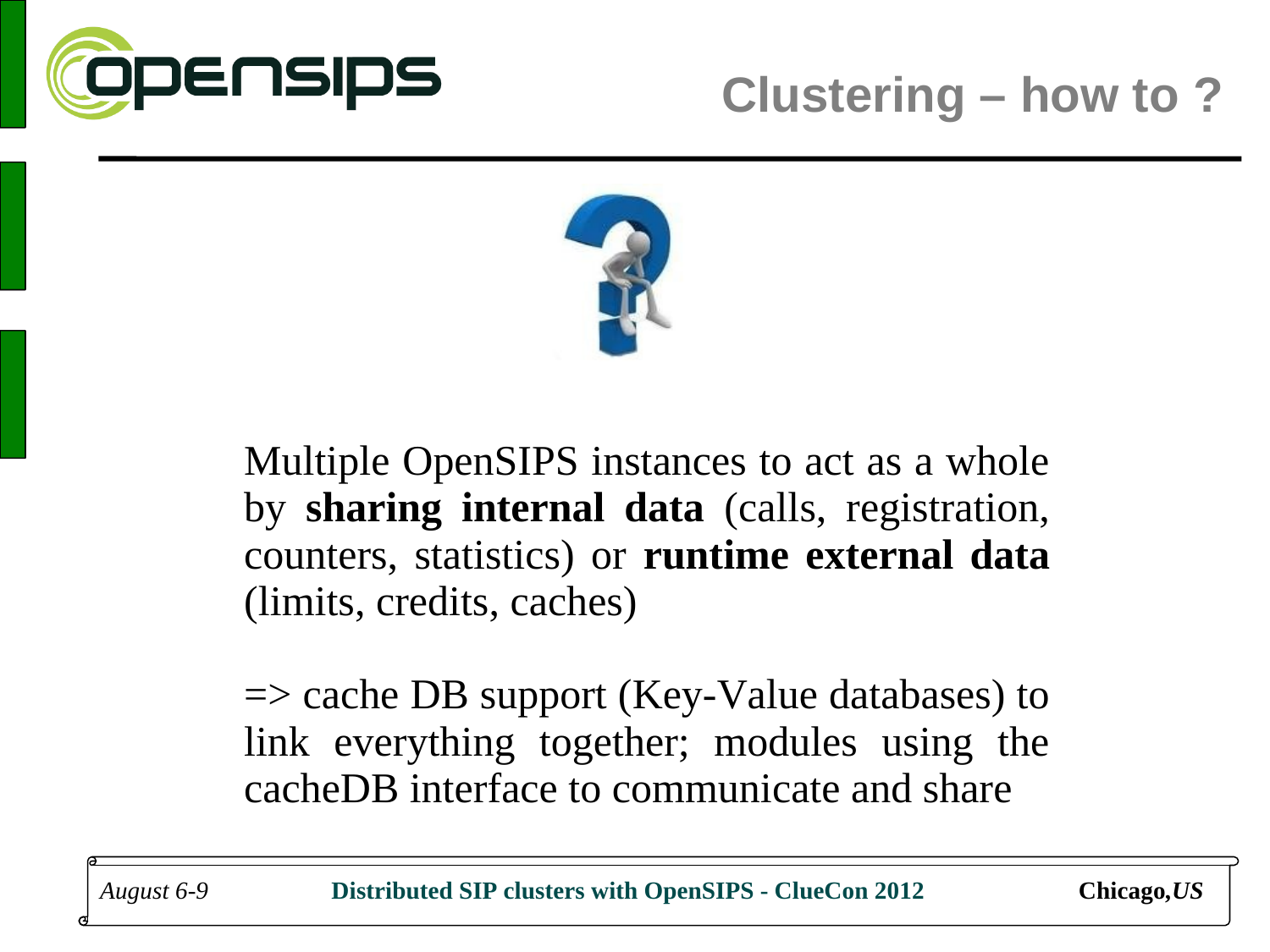

## **OpenSIPS Cluster**



*August 6-9* **Distributed SIP clusters with OpenSIPS - ClueCon 2012 Chicago***,US*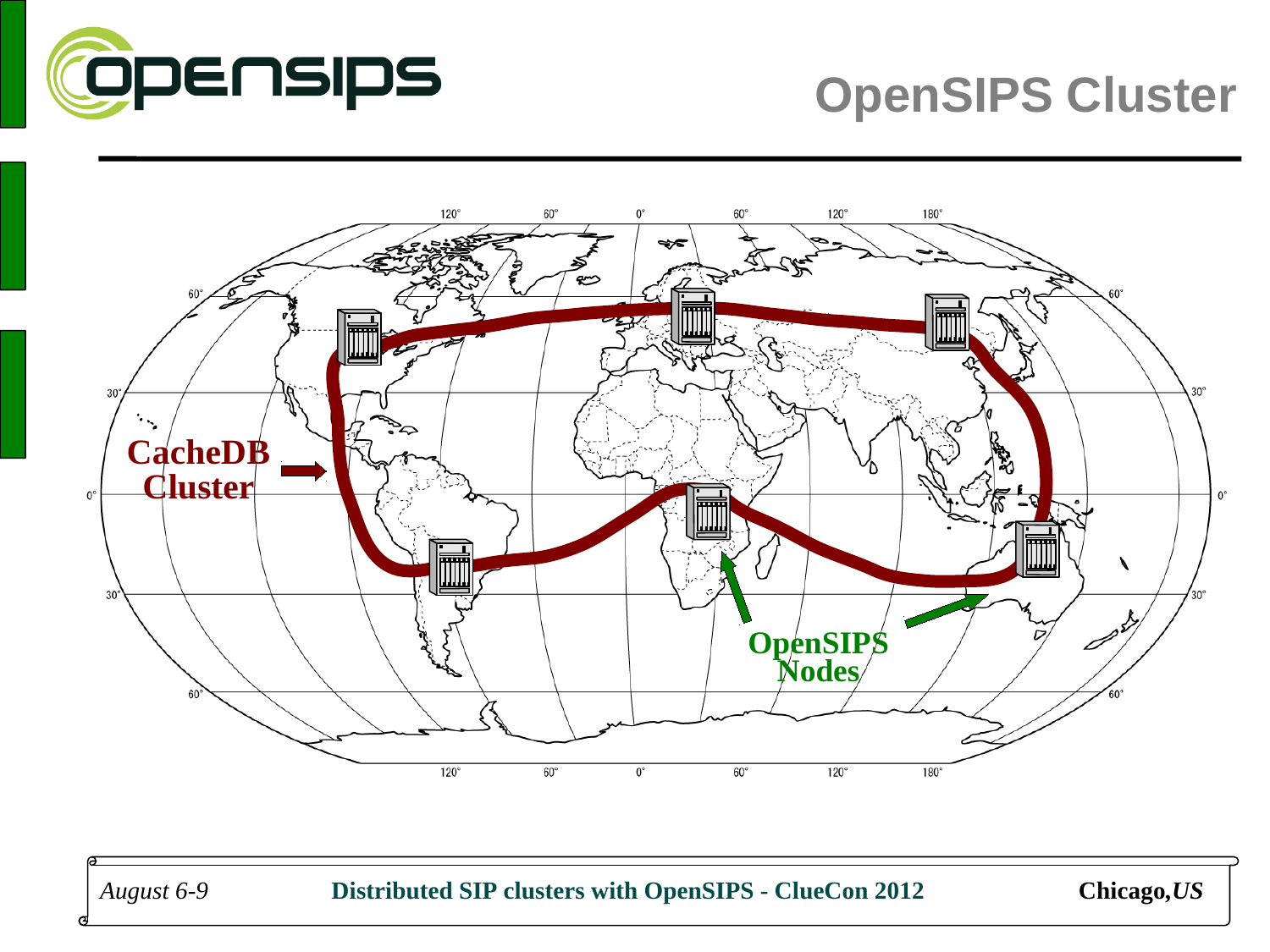

## **Demo time**

*August 6-9* **Distributed SIP clusters with OpenSIPS - ClueCon 2012 Chicago***,US*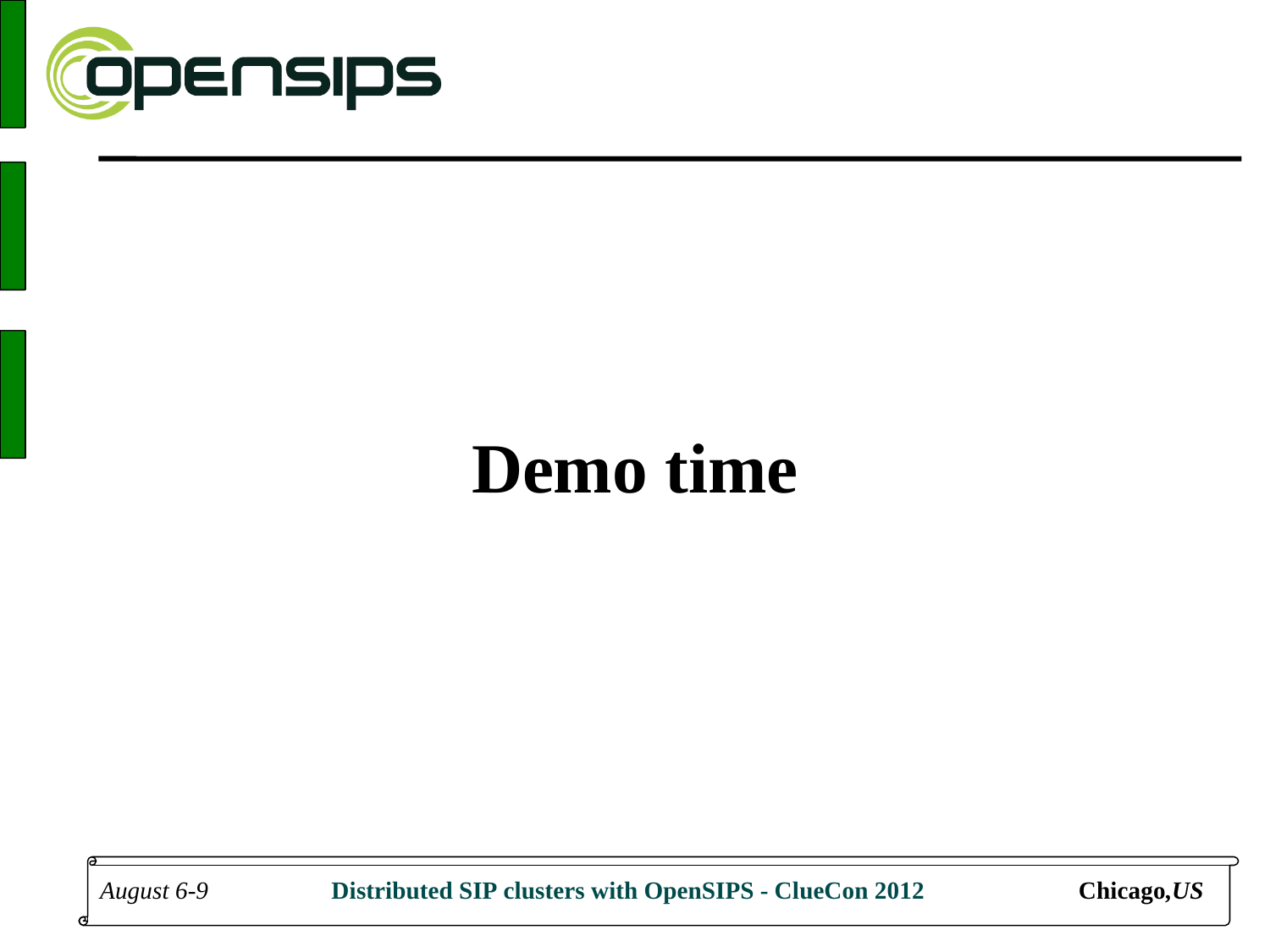

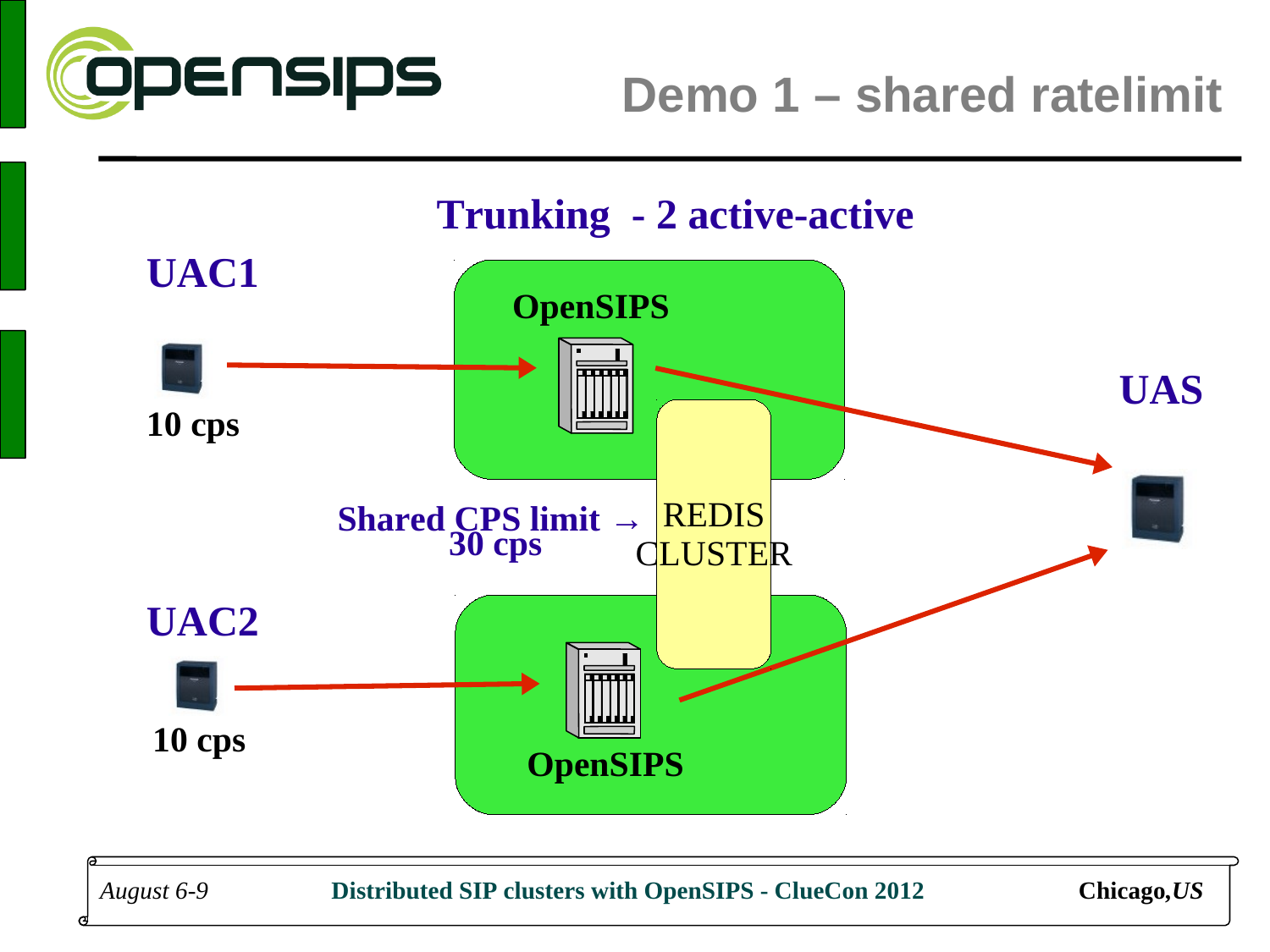



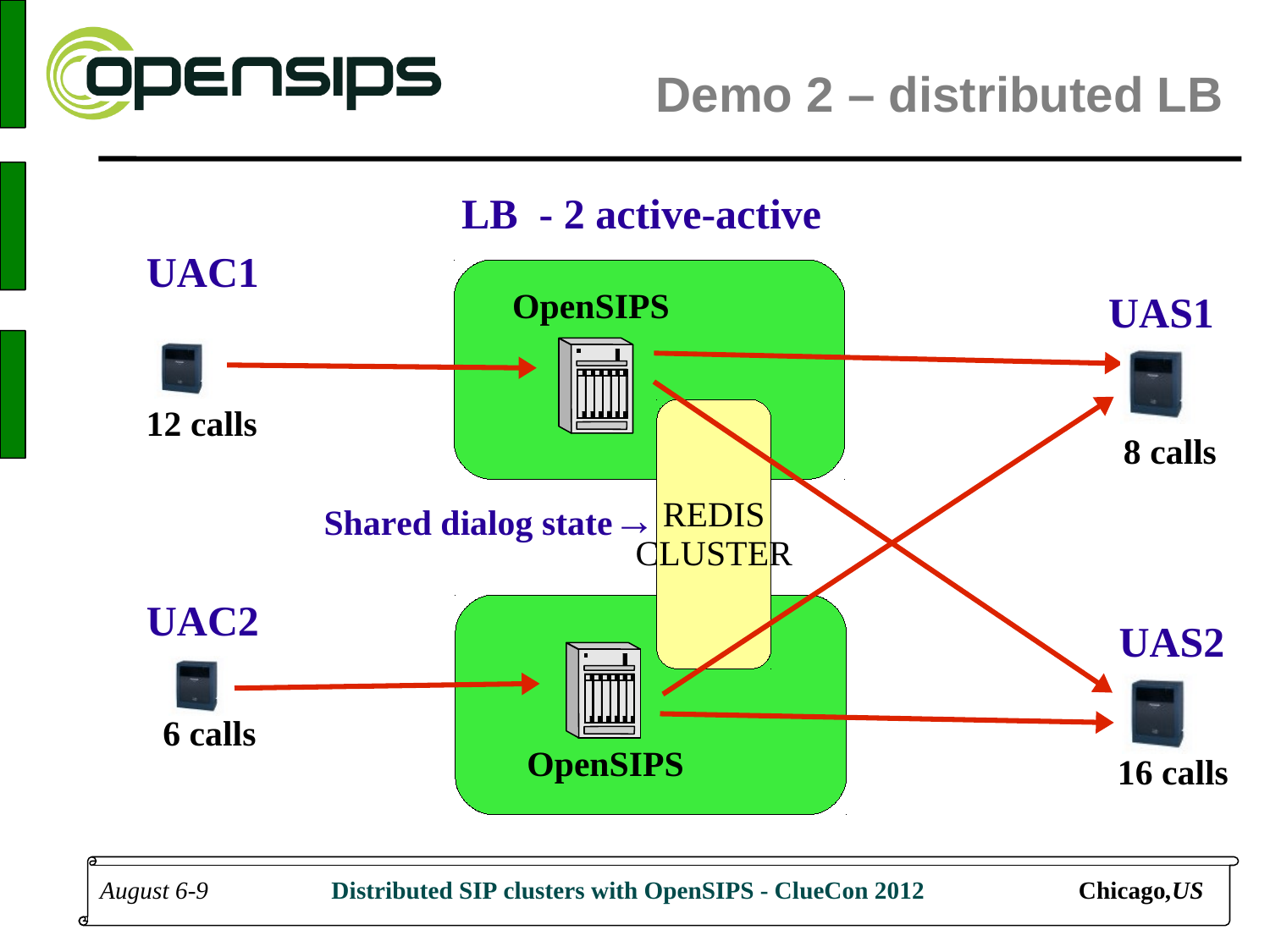